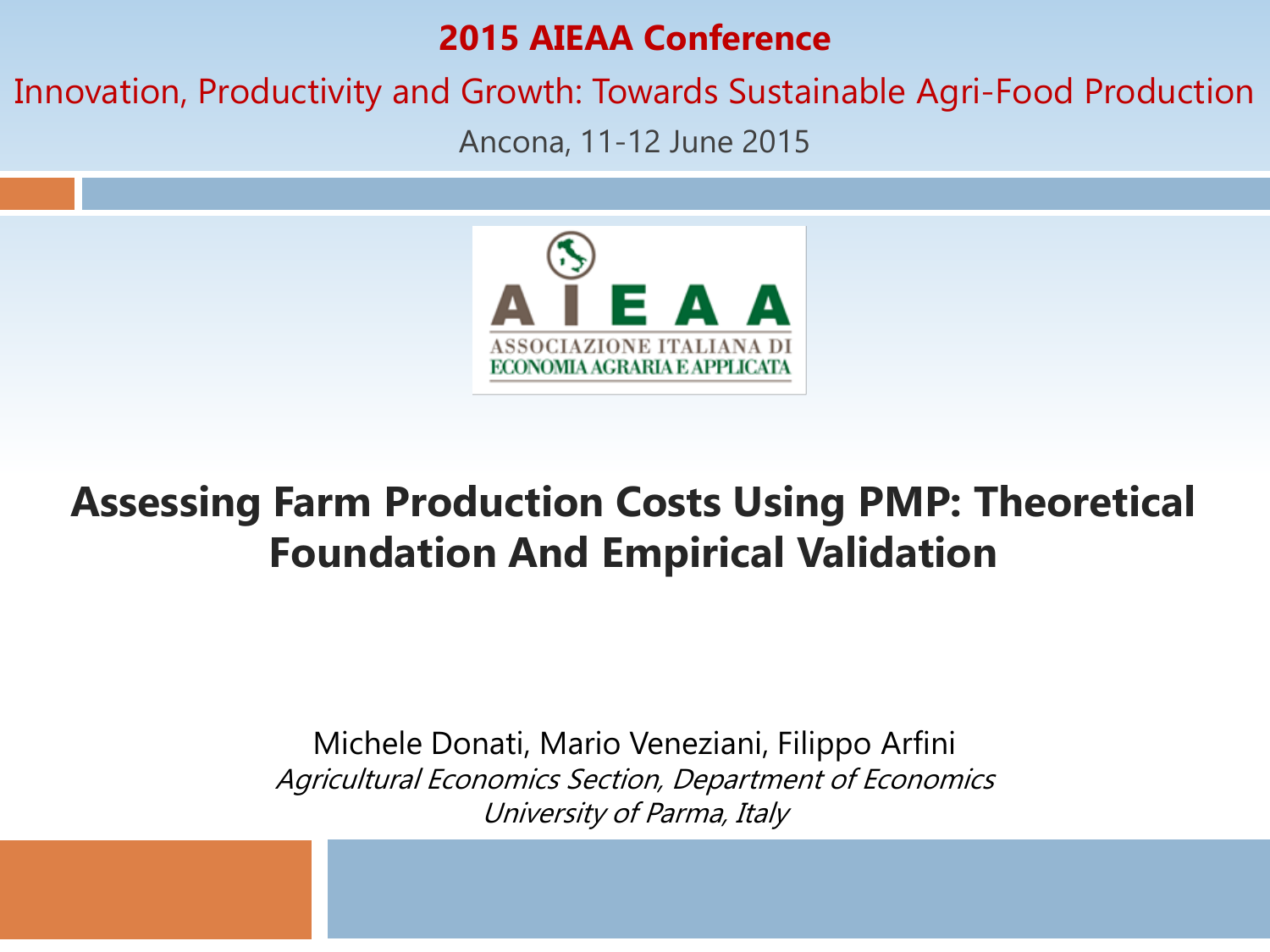# **Objectives**

- $\Box$  The aim of this presentation is to develop farm based mathematical programming models able **to represent specific marginal cost per activity** on the basis of data and information available in national FADN systems and EU FADN database.
- $\Box$  The core methodology is the PMP which is considered able to reproduce farmers behaviour with poor information.
- $\Box$  The foundation of PMP is based on the idea that is more convenient to know production level than production cost (Paris-Howitt, 1998).
- $\Box$  Limits with the standard approach:
	- Need in term of information about specific marginal costs
	- Maximum entropy approach very sensitive to support values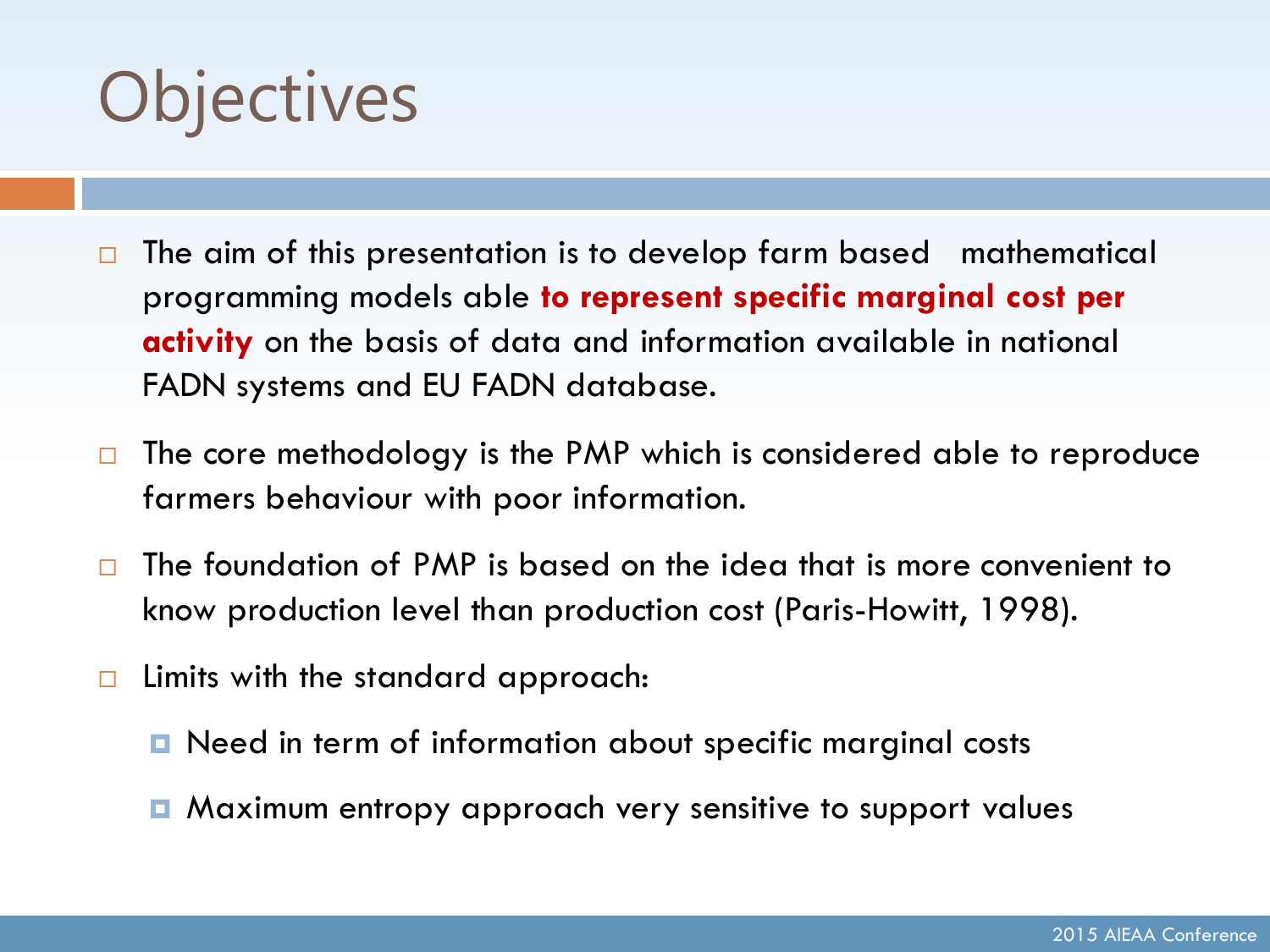# Methodologies Employed

For estimating the specific accounting costs, we have adopted:

- **Positive Mathematical Programming (PMP)** to reproduce the economic characteristics of farms (holders) included in the EU FADN and estimate the specific marginal costs (MC) for their crops
- **Cluster analysis, according to the K-mean technique,** to improve on the degree of homogeneity of the sample of farms employed in the estimation process
- **t-Student tests** for measuring the degree of fitness of the estimates with respect to observed values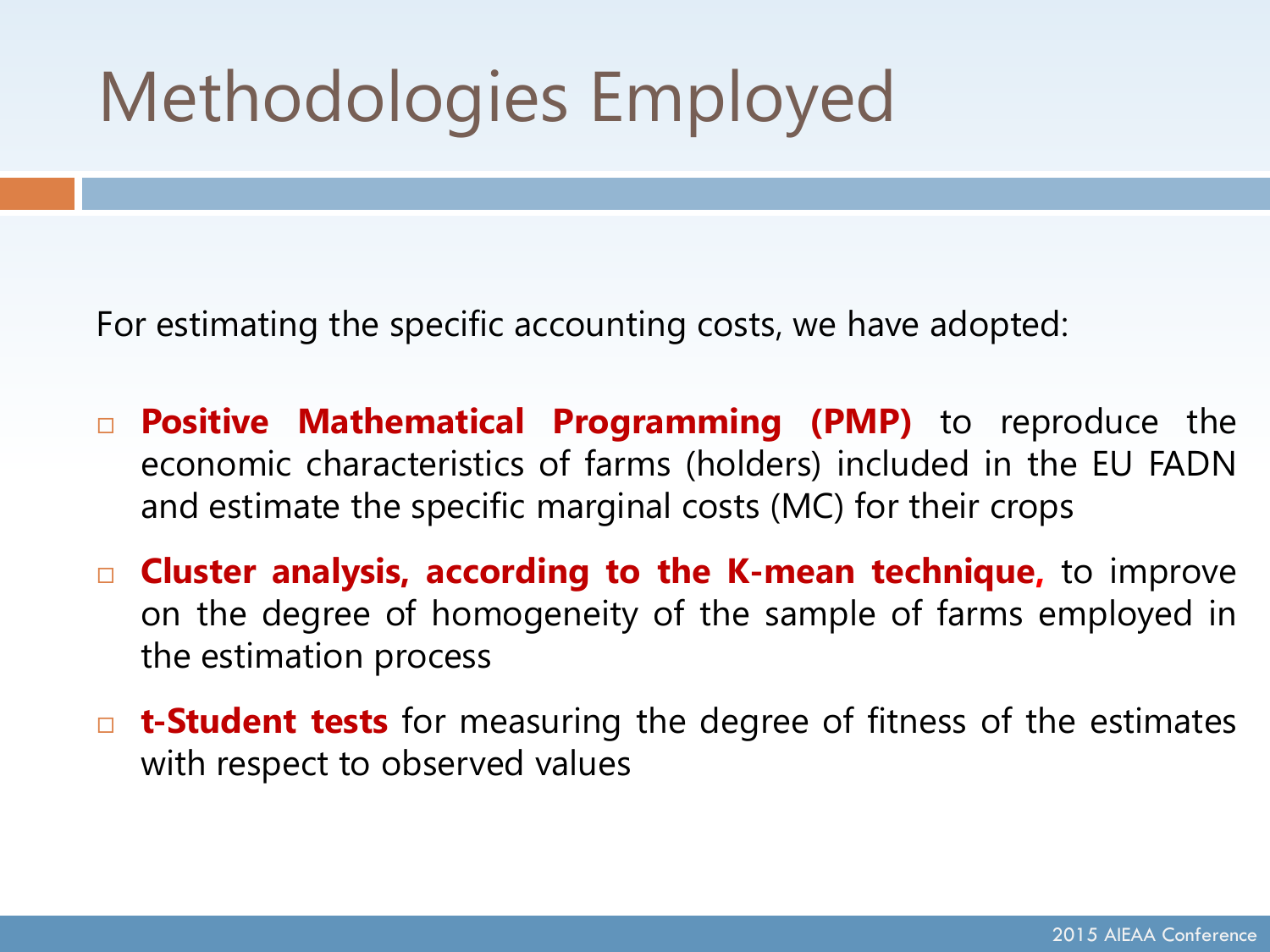### Basic Methodology – PMP (for *n* farms)

|                                                  | max $GM = (p - c)'x$                                                                                      | Activity-specific costs known<br>in <b>Nat.</b> FADN (i.e. IT RICA) |
|--------------------------------------------------|-----------------------------------------------------------------------------------------------------------|---------------------------------------------------------------------|
| <b>1. Shadow prices</b><br>associated with farm  | $(\mathbf{y})$<br>$Ax \leq b$                                                                             | Structural constraints                                              |
| observed activities                              | $(\lambda)$<br>$x \leq \overline{x} + \epsilon$                                                           | Calibrating constraints                                             |
|                                                  | $(\mu)$<br>$x \geq 0$                                                                                     | Non-negativity constraints                                          |
| 2. Non-linear cost<br><b>function estimation</b> | $\lambda + c = Q\overline{x}$<br>$(\lambda + c)' \overline{x} = \frac{1}{2} \overline{x}' Q \overline{x}$ | <b>Marginal costs</b><br>Total cost function                        |
| 3. Calibration of the                            | max $GM = p'x - \frac{1}{2}x'Qx$                                                                          | Objective function                                                  |
| observed situation                               | $Ax \leq b$<br>$(\mathbf{y})$<br>$x \geq 0$<br>$(\mu)$                                                    | <b>Structural constraints</b><br>Non-negativity constraint          |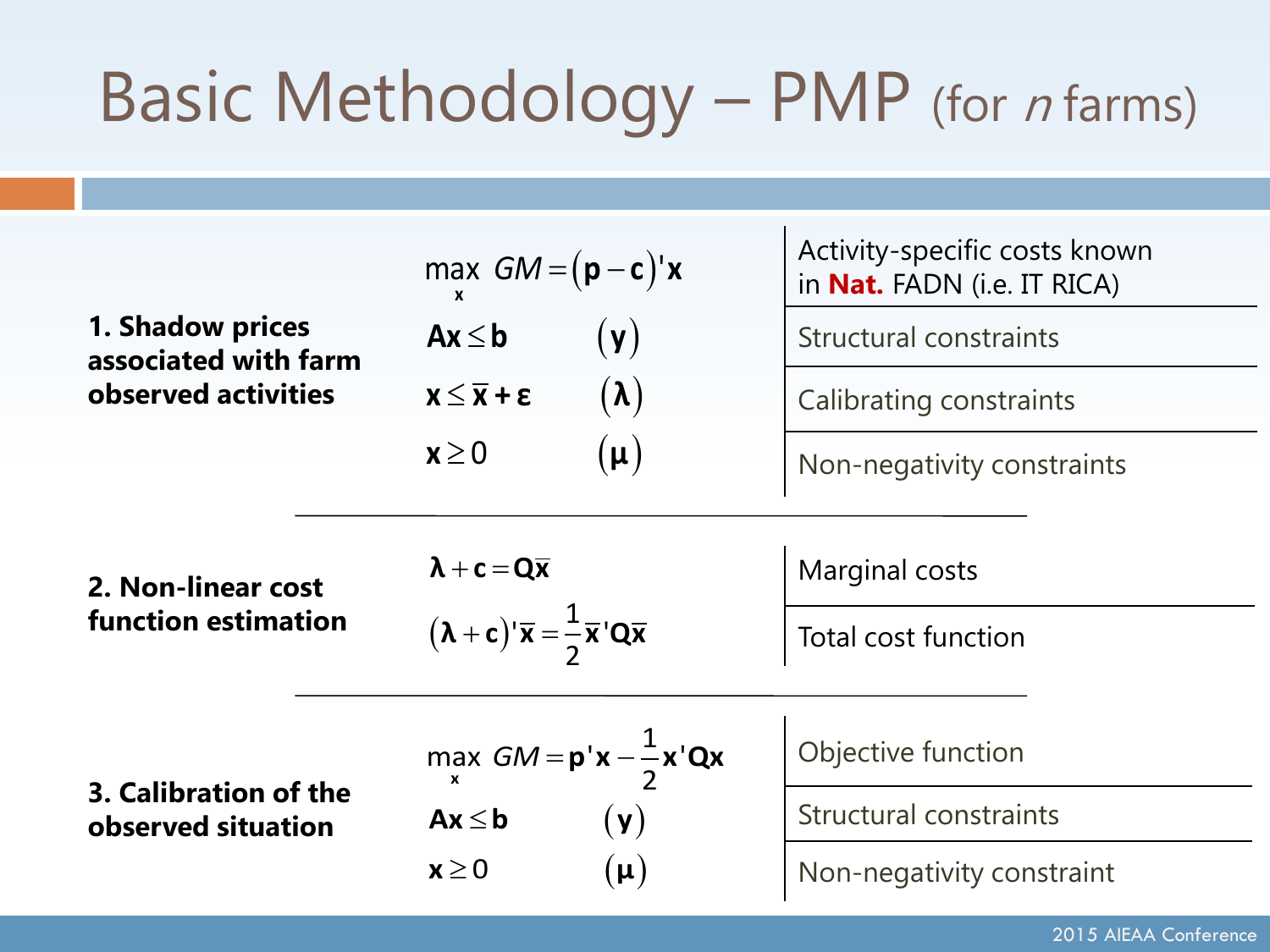# Generalized PMP MC Estimation

The Generalised PMP MC estimator retrieves **two** components of the MC associated to each activity recorded in the **EU** FADN:

- $\blacksquare$  The activity-specific vector of accounting costs ( $\mathsf{c}\xspace_{\scriptscriptstyle{n}}$ )
- □ The activity-specific vector of implicit costs (  $\boldsymbol{\lambda}_n$  )



The accounting cost is the part of the MC derived from the Farm Total Variable (SE281) Cost recorded by the EU FADN

The implicit cost is the part of the MC not explained by the farm cost breakdown but that farmers take into account in the decision process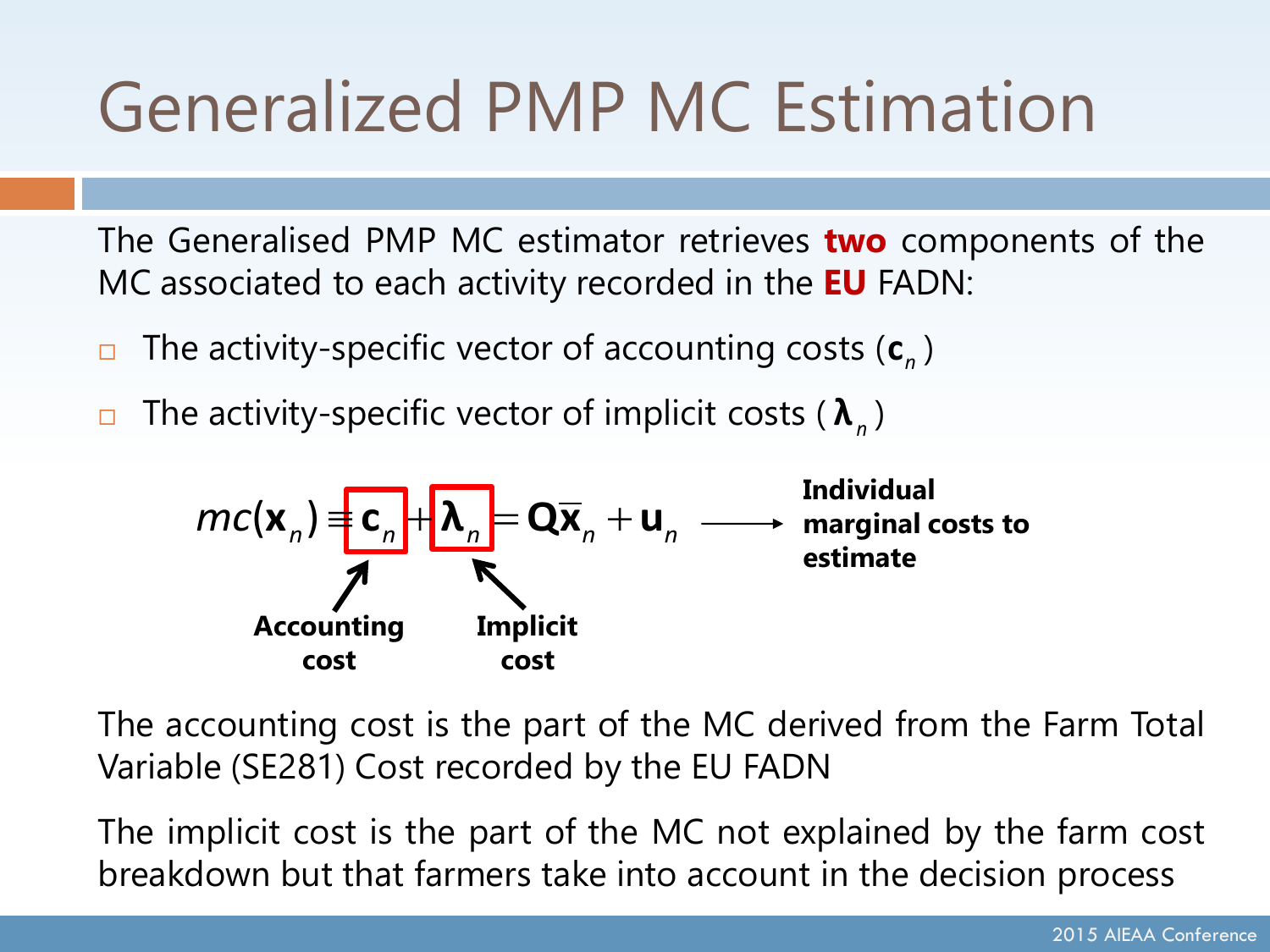## Generalized PMP MC Estimation

**Estimates activity-specific costs** through the reconstruction of a nonlinear function of the total variable costs

| min $LS = \frac{1}{2}$ u'u                                                                                               | Objective function                                                                                                                 |
|--------------------------------------------------------------------------------------------------------------------------|------------------------------------------------------------------------------------------------------------------------------------|
| $c + \lambda = R'R\overline{x} + u$ if $\overline{x} > 0$<br>$c + \lambda \le R'R\overline{x} + u$ if $\overline{x} = 0$ | Relationship between marginal costs derived<br>from a linear function and marginal costs derived<br>from a quadratic cost function |
| $c' \overline{x} \leq TVC$<br>$u' \overline{x} + \frac{1}{2} \overline{x}'(R'R) \overline{x} \geq TVC$                   | Relation between estimated and observed TVC                                                                                        |
| $c + \lambda + A' y \ge p + A' s$                                                                                        | Economic equilibrium condition                                                                                                     |
| $b'y + \lambda' \overline{x} = p' \overline{x} + s' \overline{h} - c \overline{x}$                                       | Optimality condition                                                                                                               |
| $R = LD^{1/2}$                                                                                                           | Cholesky decomposition                                                                                                             |
| $\sum u_{n,j}=0$                                                                                                         | Deviation condition                                                                                                                |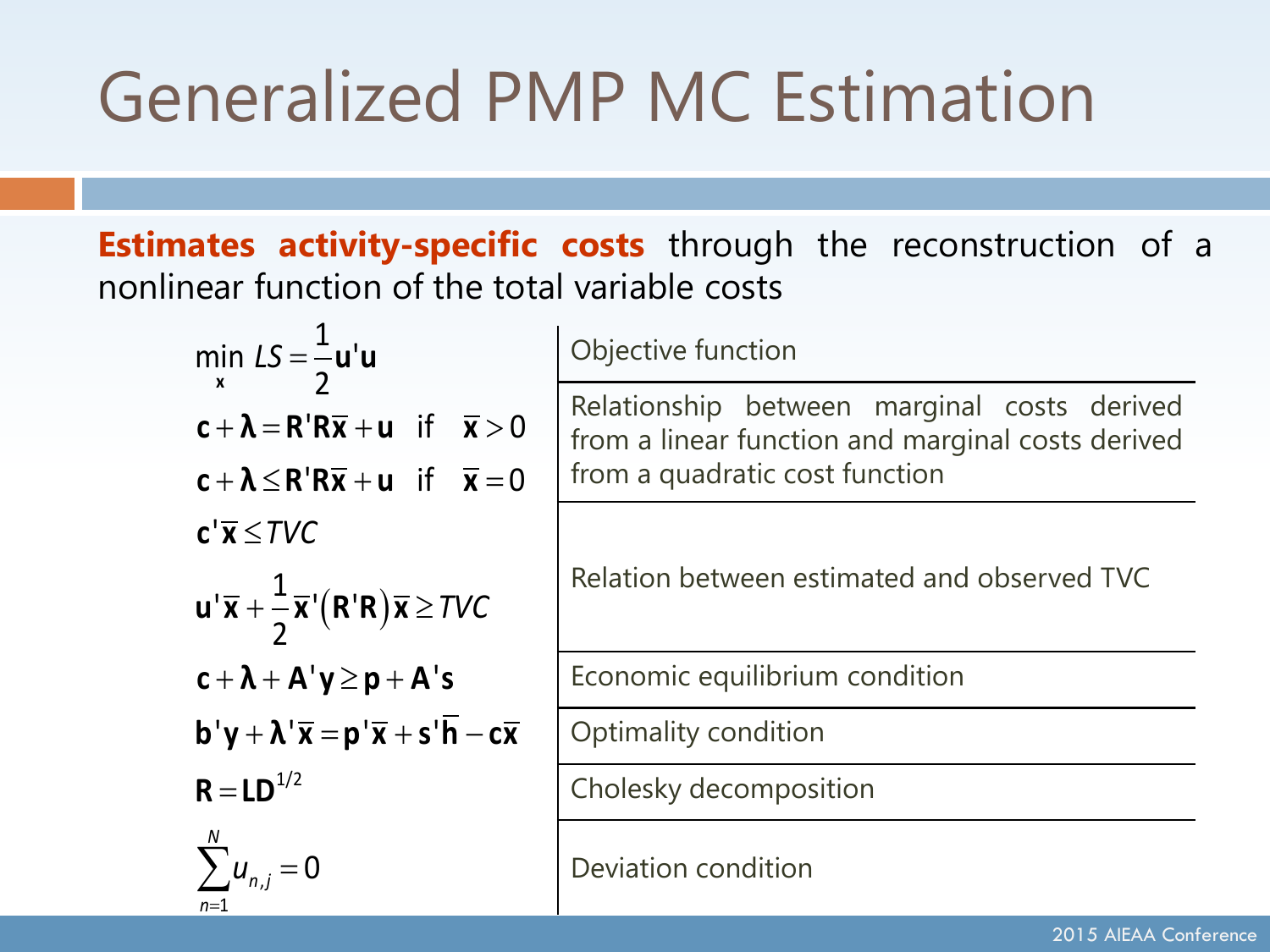## The Data: the FADN Sample

The data belong to the 2007 FADN sample of farms in the FT1 farm type (field crops)

Sample weights are not employed in this specific application. However, the methodology is not impacted by their use too

| <b>Samples</b> | N. of<br><b>Farms</b> | AV. UAA<br>(ha) | <b>Cereals/Tot</b><br>(%) | GSP/Ha<br>(€) | <b>TVC/Ha</b><br>(€) |
|----------------|-----------------------|-----------------|---------------------------|---------------|----------------------|
| Veneto         | 220                   | 44              | 62                        | 1,956         | 656                  |
| Lombardia      | 165                   | 46              | 40                        | 1,763         | 370                  |
| Piemonte       | 353                   | 56              | 36                        | 1,689         | 661                  |
| <b>Total</b>   | 738                   | 50              | 43                        | 1,774         | 600                  |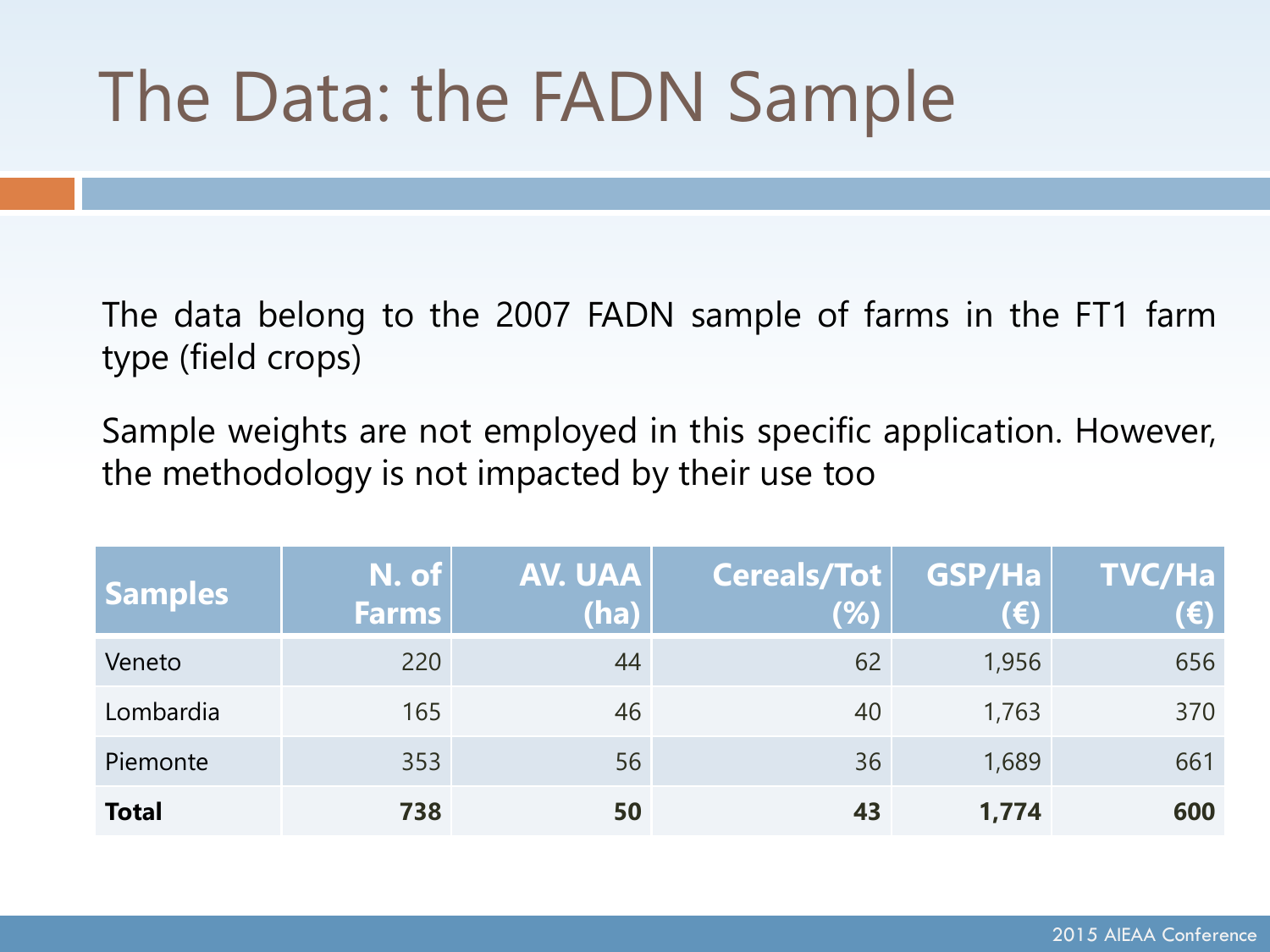# Estimation Strategy

The Italian sample(s) has(have) been subject to estimation according to different data stratifications:

- $\Box$  Three regions taken together (Results I)
- $\Box$  Each single region independently (Results II)
- □ Homogenous farms, detected by means of cluster analysis (Results III)

The estimated activity-specific variable costs are compared with the observed activity-specific variable costs through t-tests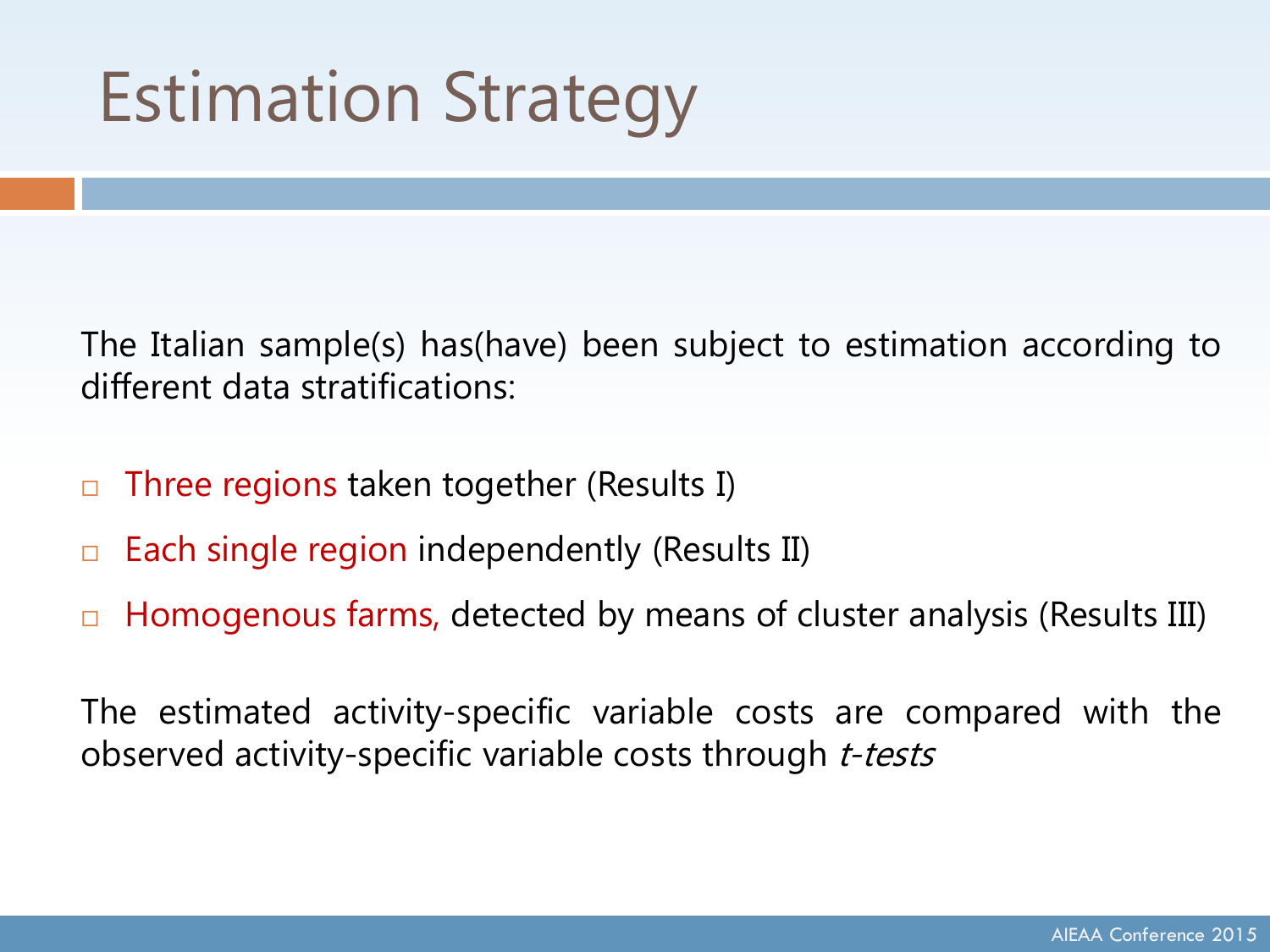## Cost Estimation Results – Results I

| Crop            | N. Obs.        | <b>Obs. Cost</b><br>(RICA) | <b>Estimated Accounting</b><br>$MC$ (FADN) | <b>Implicit</b><br>(Hidden) MC | <b>Total MC</b><br>(FADN) |
|-----------------|----------------|----------------------------|--------------------------------------------|--------------------------------|---------------------------|
| Durum<br>Wheat  | 35             | 0.076                      | 0.134                                      | 0.027                          | 0.161                     |
| Soft<br>Wheat   | 335            | 0.070                      | 0.066                                      | 0.033                          | 0.099                     |
| Maize           | 502            | 0.062                      | 0.074                                      | 0.047                          | 0.121                     |
| <b>Barley</b>   | 115            | 0.061                      | 0.051                                      | 0.021                          | 0.072                     |
| <b>Rice</b>     | 142            | 0.114                      | 0.124                                      | 0.038                          | 0.162                     |
| Soya            | 118            | 0.117                      | 0.091                                      | 0.025                          | 0.116                     |
| Sugarbeet       | 44             | 0.014                      | 0.017                                      | 0.001                          | 0.018                     |
| Tobacco         | $\overline{4}$ | 0.973                      | 1.039                                      | 0.022                          | 1.060                     |
| Tomato          | 23             | 0.051                      | 0.094                                      | 0.018                          | 0.112                     |
| Fodder<br>Maize | 12             | 0.021                      | 0.009                                      | 0.001                          | 0.011                     |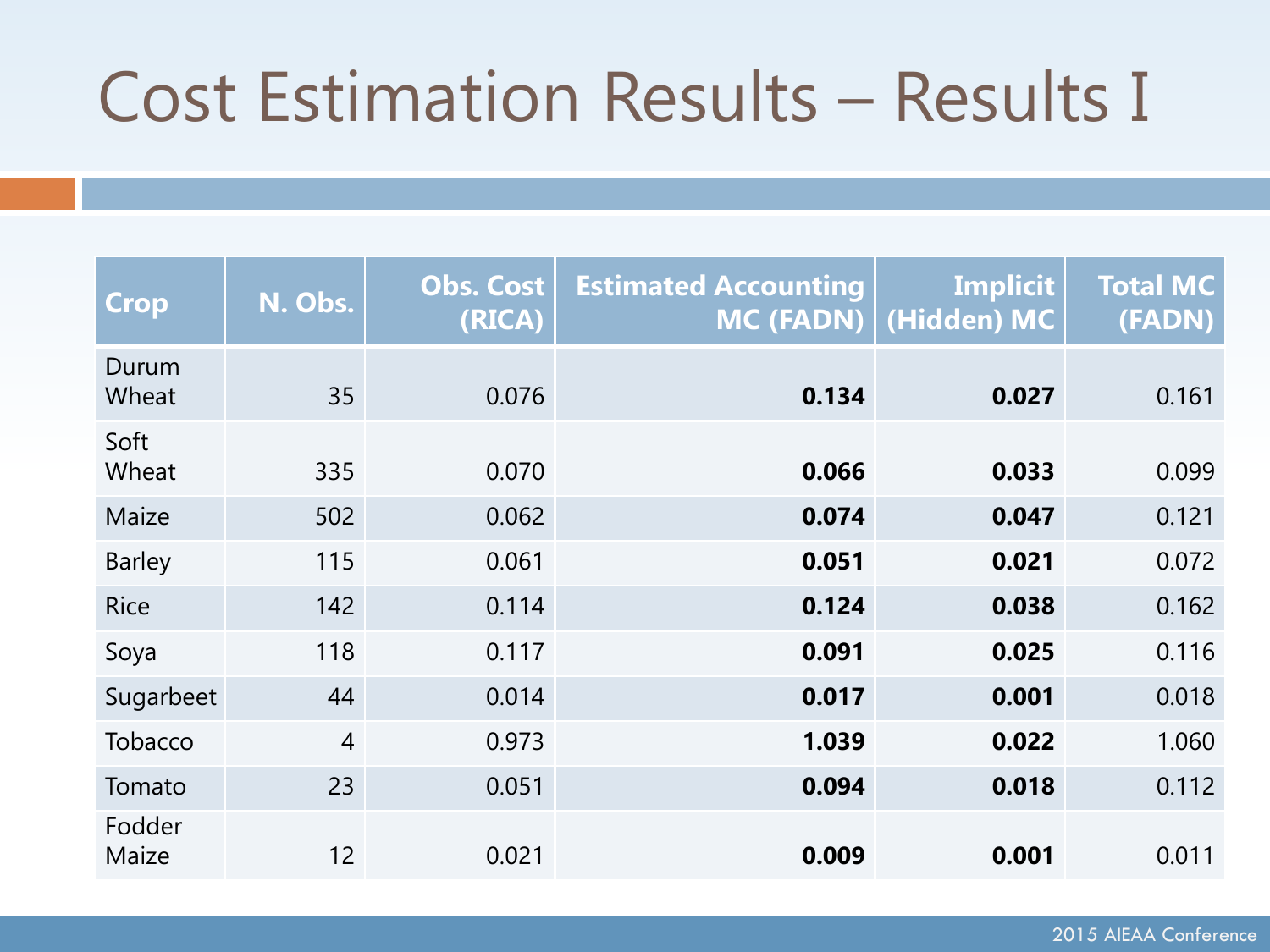### Cost Estimation Results – Result I

### **Macro-region**



**Estimated accounting and implicit marginal costs**



#### **Observed and estimated accounting costs**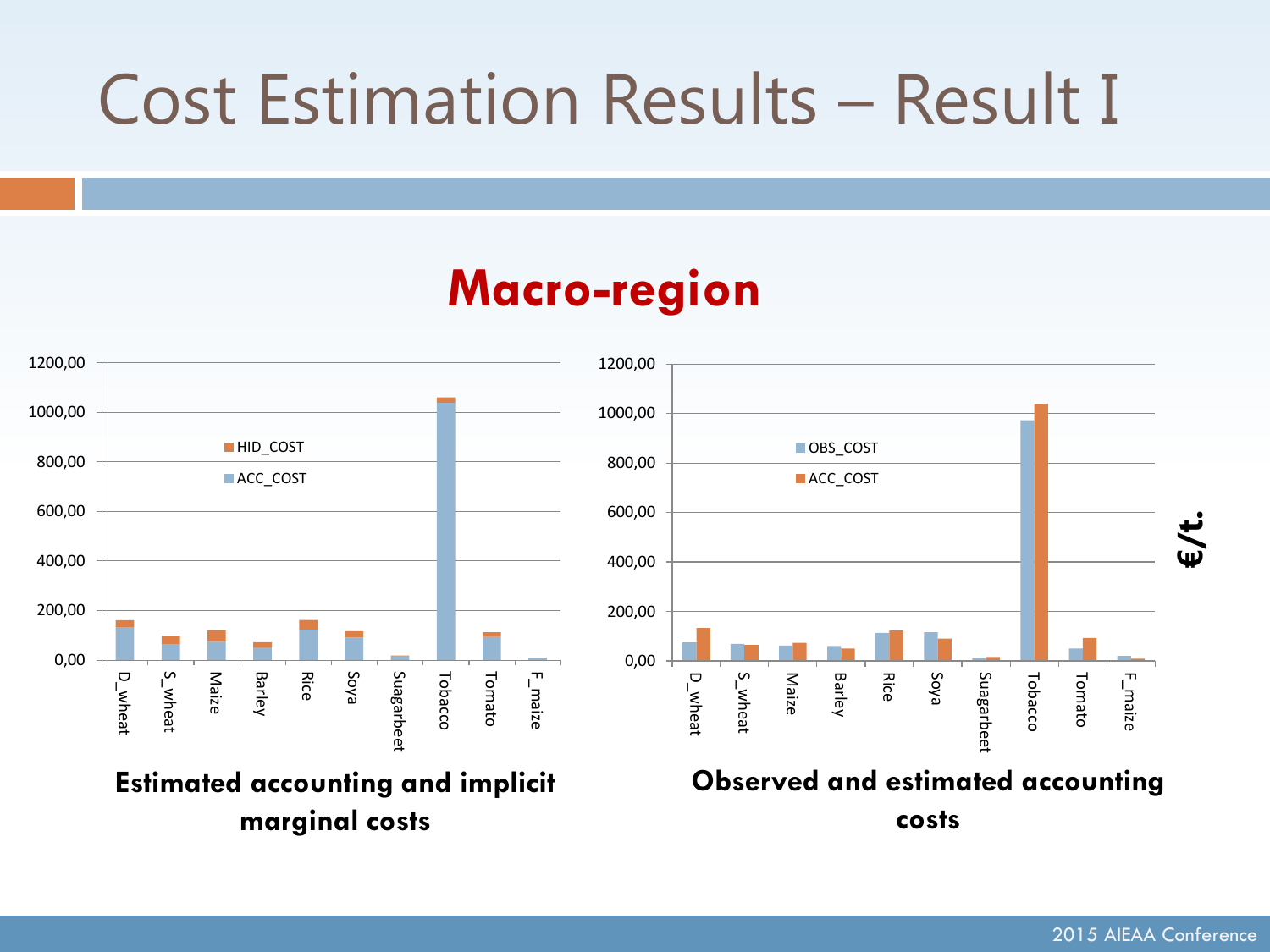## Cost Estimation Results – Result I

| <b>Crop</b>     | <b>Obs. Cost</b><br>$(RICA)$ $(A)$ | <b>Estimated Accounting</b><br>MC (FADN) (B) | $(B-A)$<br>(%) | $H_0: B-A=0$<br>$H_1$ : B-A $\neq$ 0<br>(P-value 2 Tails) |
|-----------------|------------------------------------|----------------------------------------------|----------------|-----------------------------------------------------------|
| Durum<br>Wheat  | 0.076                              | 0.134                                        | 77.2           | 0.004                                                     |
| Soft<br>Wheat   | 0.070                              | 0.066                                        | $-5.9$         | 0.694                                                     |
| Maize           | 0.062                              | 0.074                                        | 19.3           | 0.000                                                     |
| <b>Barley</b>   | 0.061                              | 0.051                                        | $-15.2$        | 0.331                                                     |
| <b>Rice</b>     | 0.114                              | 0.124                                        | 8.2            | 0.014                                                     |
| Soya            | 0.117                              | 0.091                                        | $-21.6$        | 0.018                                                     |
| Sugarbeet       | 0.014                              | 0.017                                        | 22.4           | 0.045                                                     |
| Tobacco         | 0.973                              | 1.039                                        | 6.8            | 0.180                                                     |
| Tomato          | 0.051                              | 0.094                                        | 84.0           | 0.452                                                     |
| Fodder<br>Maize | 0.021                              | 0.009                                        | $-55.2$        | 0.283                                                     |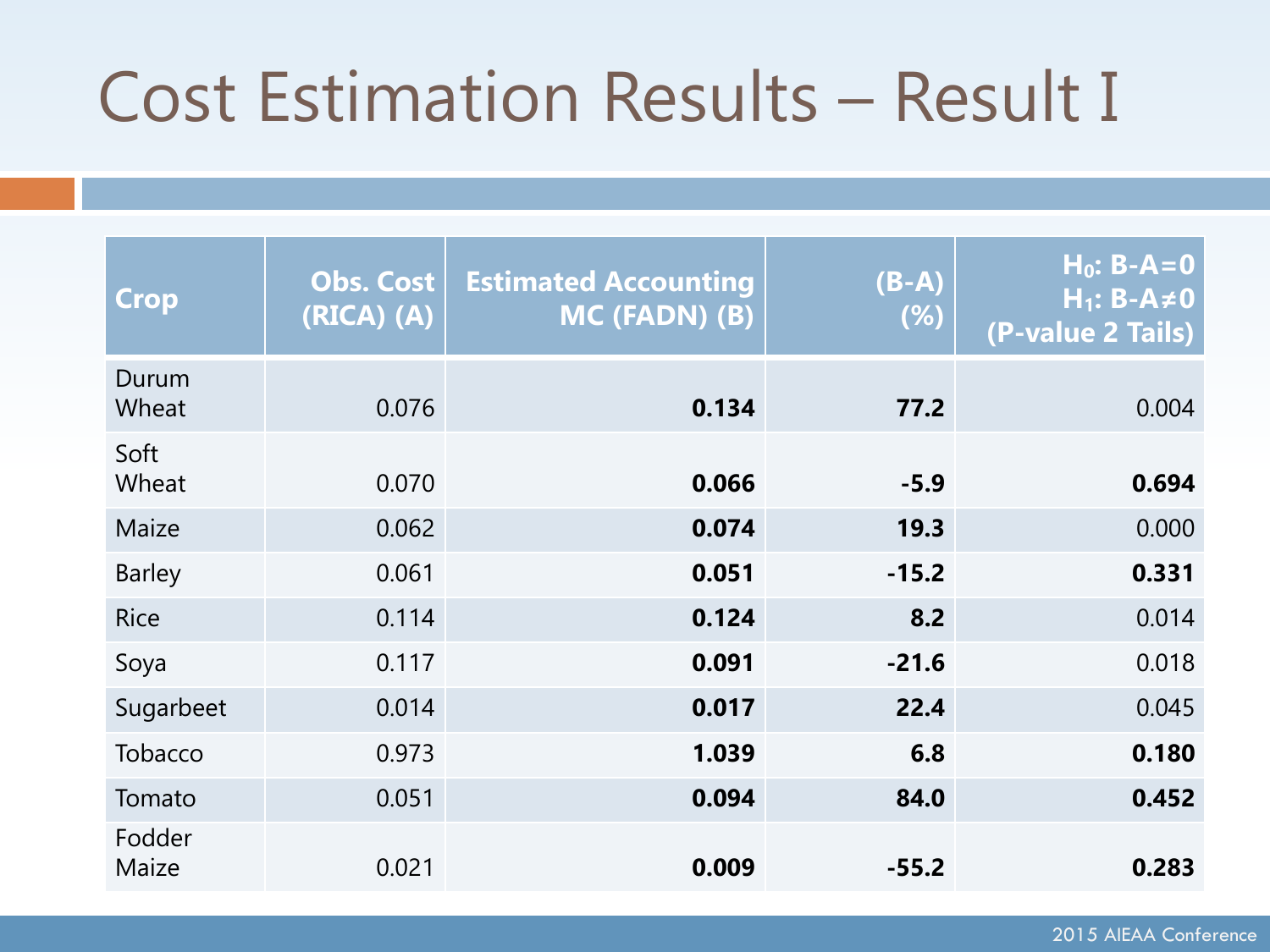### Cost Estimation Results – Results II

| <b>Crop</b>     | N. Obs.        | <b>Obs. Cost</b><br>(RICA) | <b>Estimated Accounting</b><br><b>MC (FADN)</b> | <b>Implicit</b><br>(Hidden) MC | <b>Total MC</b><br>(FADN) |
|-----------------|----------------|----------------------------|-------------------------------------------------|--------------------------------|---------------------------|
| Durum<br>Wheat  | 11             | 0.06730                    | 0.22931                                         | 0.02513                        | 0.25444                   |
| Soft<br>Wheat   | 110            | 0.07020                    | 0.06853                                         | 0.04956                        | 0.11809                   |
| Maize           | 184            | 0.06557                    | 0.08523                                         | 0.03895                        | 0.12418                   |
| <b>Barley</b>   | 17             | 0.07180                    | 0.06843                                         | 0.04060                        | 0.10903                   |
| <b>Rice</b>     | 6              | 0.12074                    | 0.14119                                         | 0.18740                        | 0.32859                   |
| Soya            | 82             | 0.11336                    | 0.10317                                         | 0.06615                        | 0.16933                   |
| Sugarbeet       | 42             | 0.01426                    | 0.01538                                         | 0.00330                        | 0.01868                   |
| Tobacco         | $\overline{4}$ | 0.97254                    | 1.03875                                         | 0.05621                        | 1.09496                   |
| Tomato          | $\overline{7}$ | 0.03133                    | 0.03477                                         | 0.00740                        | 0.04217                   |
| Fodder<br>Maize | 8              | 0.01120                    | 0.00601                                         | 0.00940                        | 0.01541                   |
| Alfalfa         | 13             | 0.00937                    | 0.02387                                         | 0.00827                        | 0.03213                   |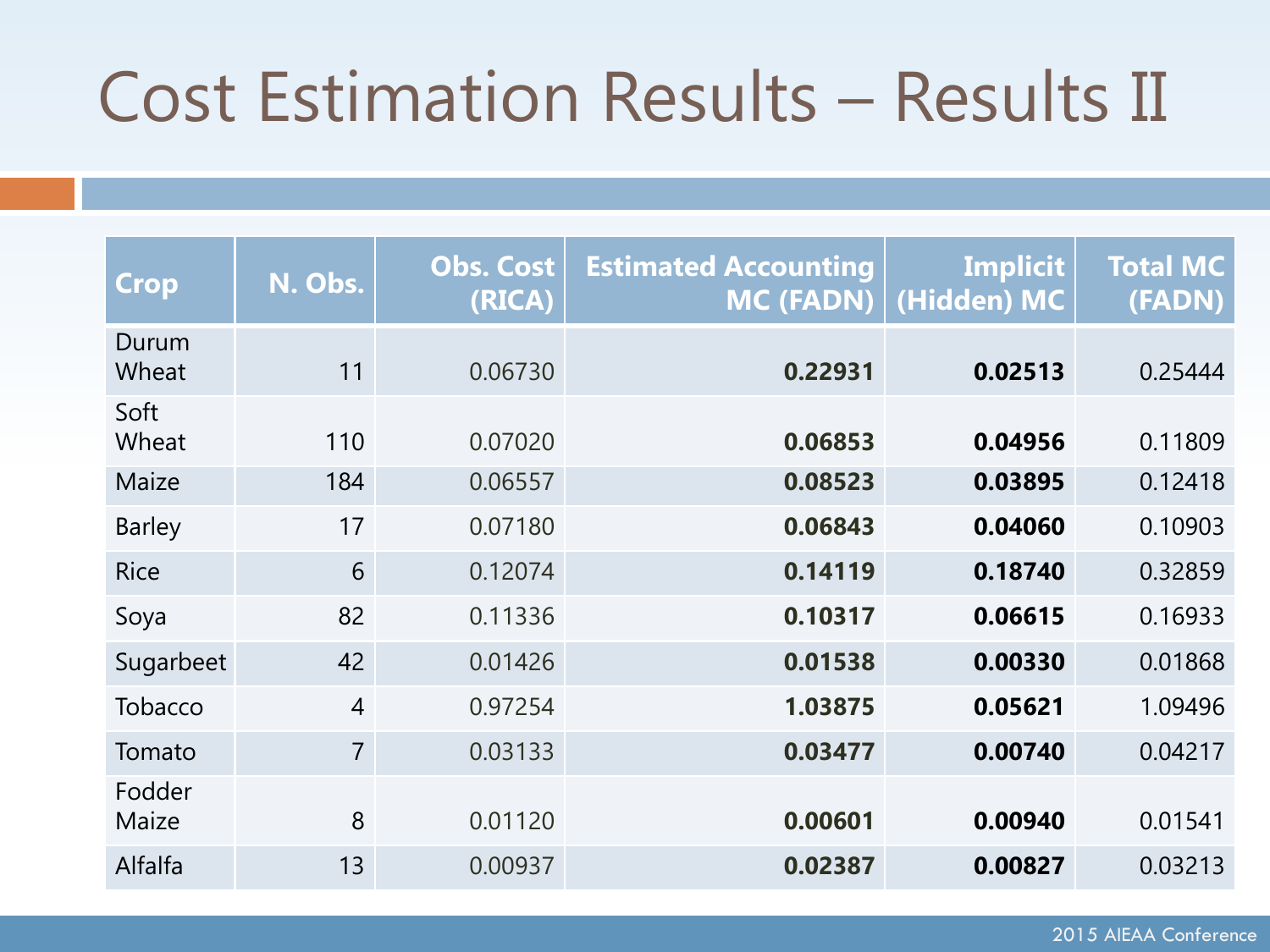### Cost Estimation Results – Results II

### **Veneto**



2015 AIEAA Conference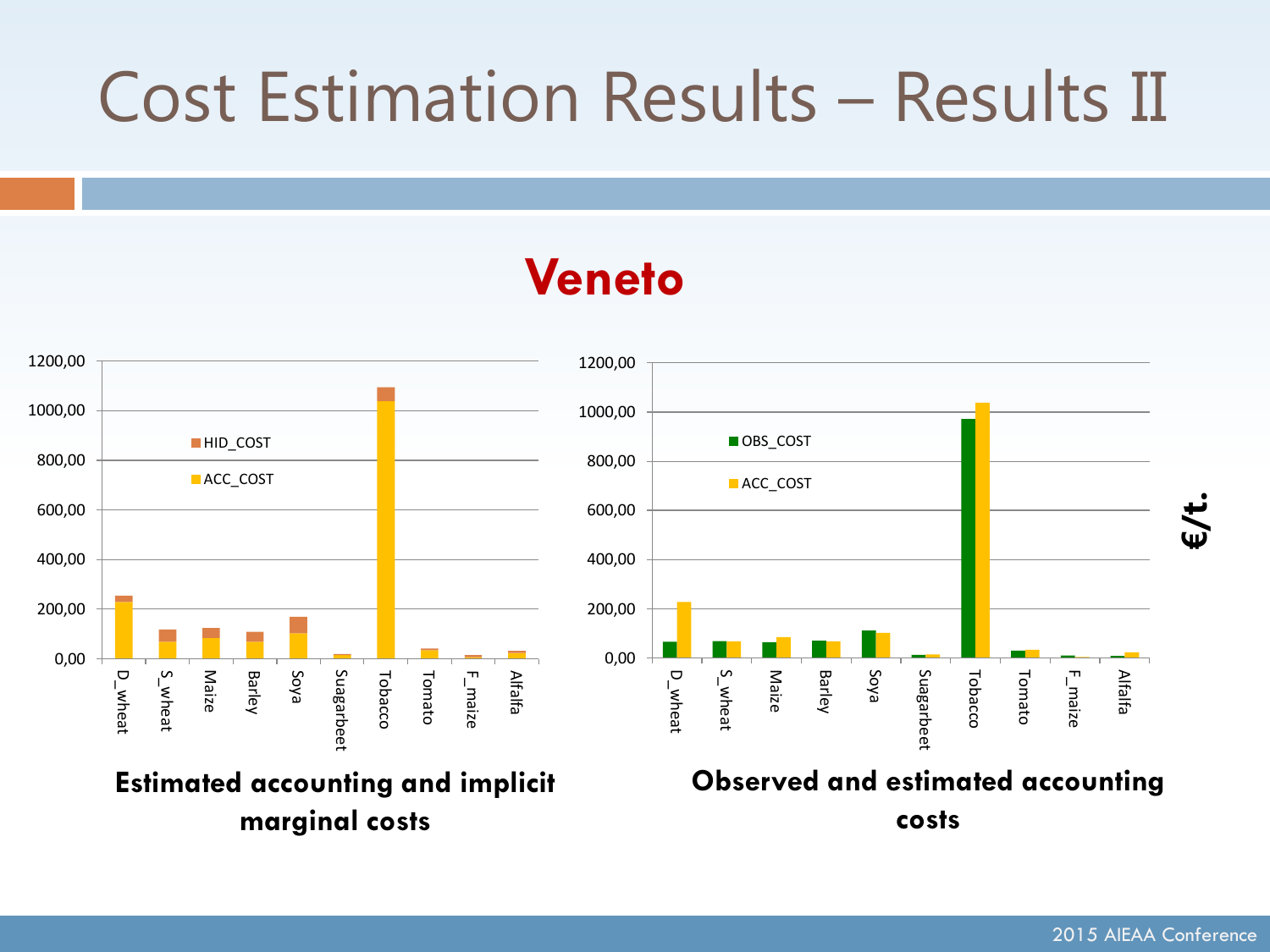### Cost Estimation Results – Results II

| <b>Crop</b>     | <b>Obs. Cost</b><br>$(RICA)$ $(A)$ | <b>Estimated Accounting</b><br>MC (FADN) (B) | $(B-A)$<br>(%) | $H_0$ : B-A=0<br>$H_1$ : B-A $\neq$ 0<br>(P-value 2 Tails) |
|-----------------|------------------------------------|----------------------------------------------|----------------|------------------------------------------------------------|
| Durum<br>Wheat  | 0.06730                            | 0.22931                                      | 240.7          | 0.000                                                      |
| Soft<br>Wheat   | 0.07020                            | 0.06853                                      | $-2.3$         | 0.934                                                      |
| Maize           | 0.06557                            | 0.08523                                      | 29.9           | 0.000                                                      |
| <b>Barley</b>   | 0.07180                            | 0.06843                                      | $-4.6$         | 0.963                                                      |
| <b>Rice</b>     | 0.12074                            | 0.14119                                      | 16.9           | 0.669                                                      |
| Soya            | 0.11336                            | 0.10317                                      | $-8.9$         | 0.101                                                      |
| Sugarbeet       | 0.01426                            | 0.01538                                      | 7.8            | 0.471                                                      |
| Tobacco         | 0.97254                            | 1.03875                                      | 6.8            | 0.180                                                      |
| Tomato          | 0.03133                            | 0.03477                                      | 10.9           | 0.850                                                      |
| Fodder<br>Maize | 0.01120                            | 0.00601                                      | $-46.3$        | 0.318                                                      |
| Alfalfa         | 0.00937                            | 0.02387                                      | 154.7          | 0.373                                                      |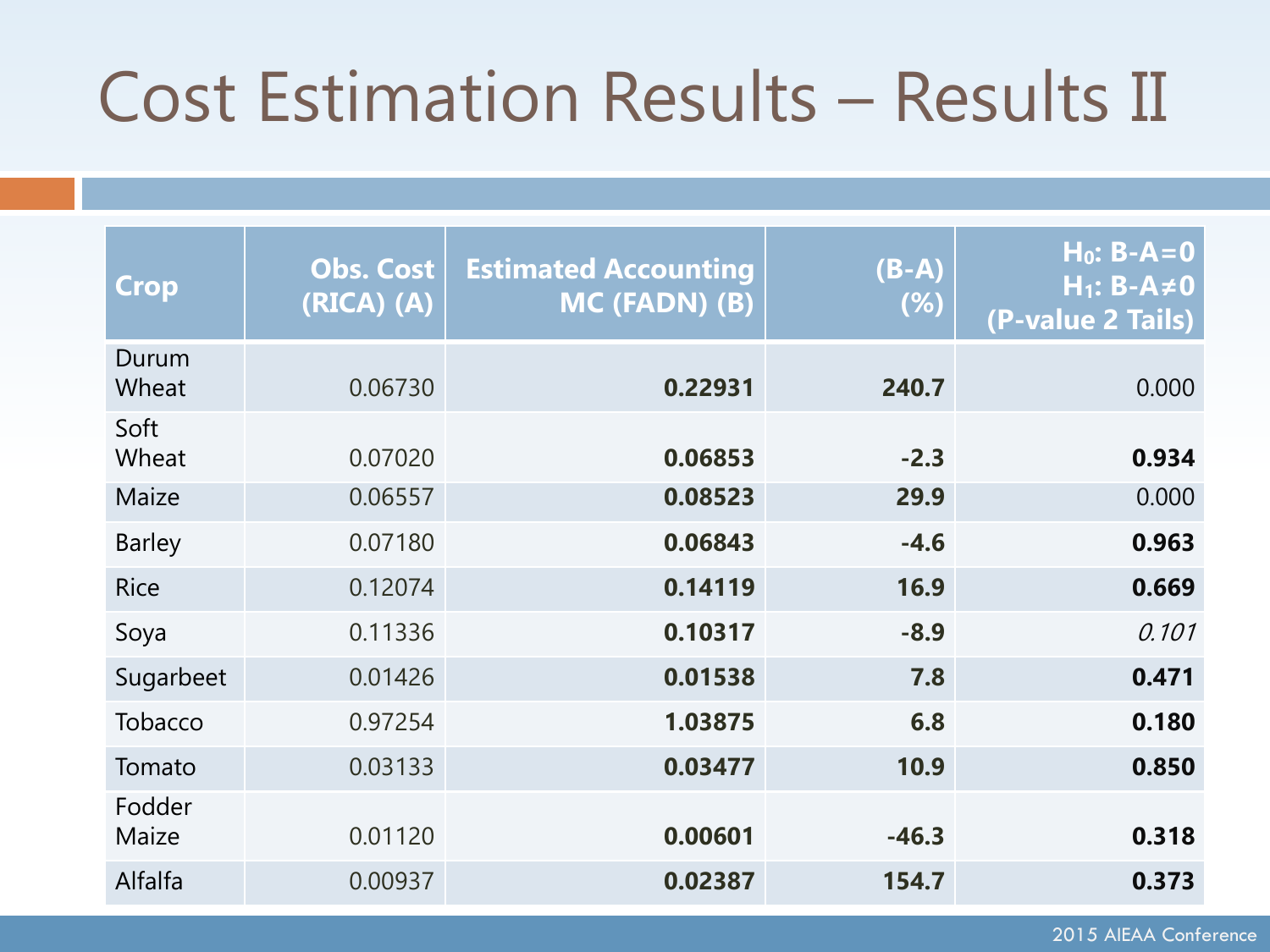### Cost Estimation Results – Results III

| <b>Crop</b>               | N. Obs. | Obs. Cost<br>(RICA) | <b>Estimated Accounting</b><br><b>MC (FADN)</b> | <b>Implicit</b><br>(Hidden) MC | <b>Total MC</b><br>(FADN) |
|---------------------------|---------|---------------------|-------------------------------------------------|--------------------------------|---------------------------|
| Soft<br>Wheat             | 197     | 0.07113             | 0.06501                                         | 0.04752                        | 0.11254                   |
| Maize                     | 311     | 0.06106             | 0.07100                                         | 0.04258                        | 0.11357                   |
| <b>Barley</b>             | 62      | 0.06208             | 0.05673                                         | 0.01929                        | 0.07602                   |
| Protein<br>crops          | 11      | 0.09320             | 0.08331                                         | 0.01383                        | 0.09714                   |
| Soya                      | 74      | 0.11812             | 0.10452                                         | 0.02489                        | 0.12941                   |
| Sugarbeet                 | 17      | 0.01452             | 0.01569                                         | 0.00179                        | 0.01747                   |
| Rape                      | 6       | 0.11845             | 0.11202                                         | 0.09389                        | 0.20591                   |
| Sunflower                 | 8       | 0.12248             | 0.07227                                         | 0.00601                        | 0.07828                   |
| <b>Temporary</b><br>Grass | 5       | 0.03504             | 0.03290                                         | 0.00040                        | 0.03331                   |
| Alfalfa                   | 6       | 0.01432             | 0.01423                                         | 0.01149                        | 0.02572                   |
| <b>Meadows</b>            | 77      | 0.01404             | 0.02553                                         | 0.01834                        | 0.04387                   |

2015 AIEAA Conference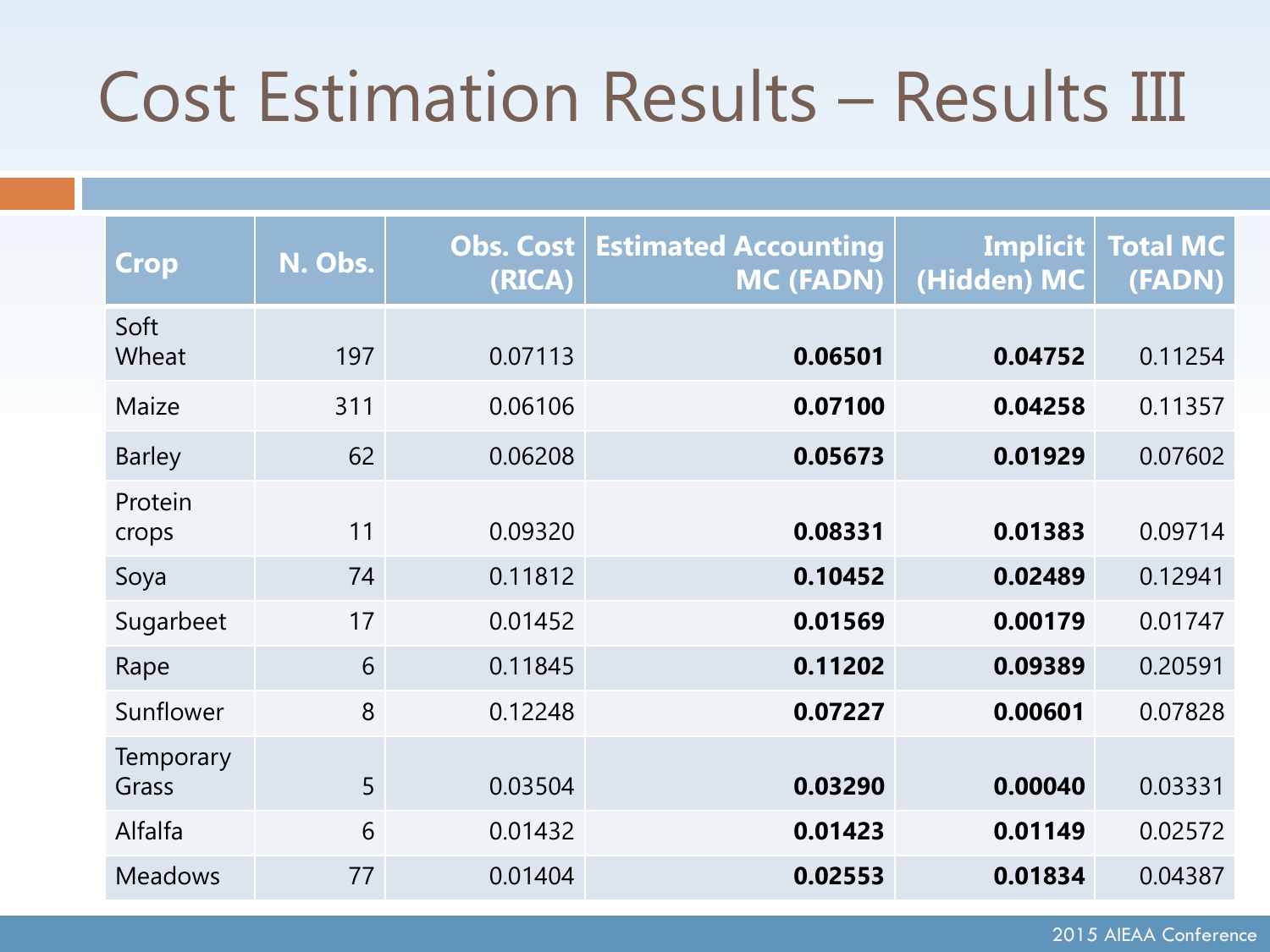### Cost Estimation Results – Results III

### **6th Cluster**





**€/t.**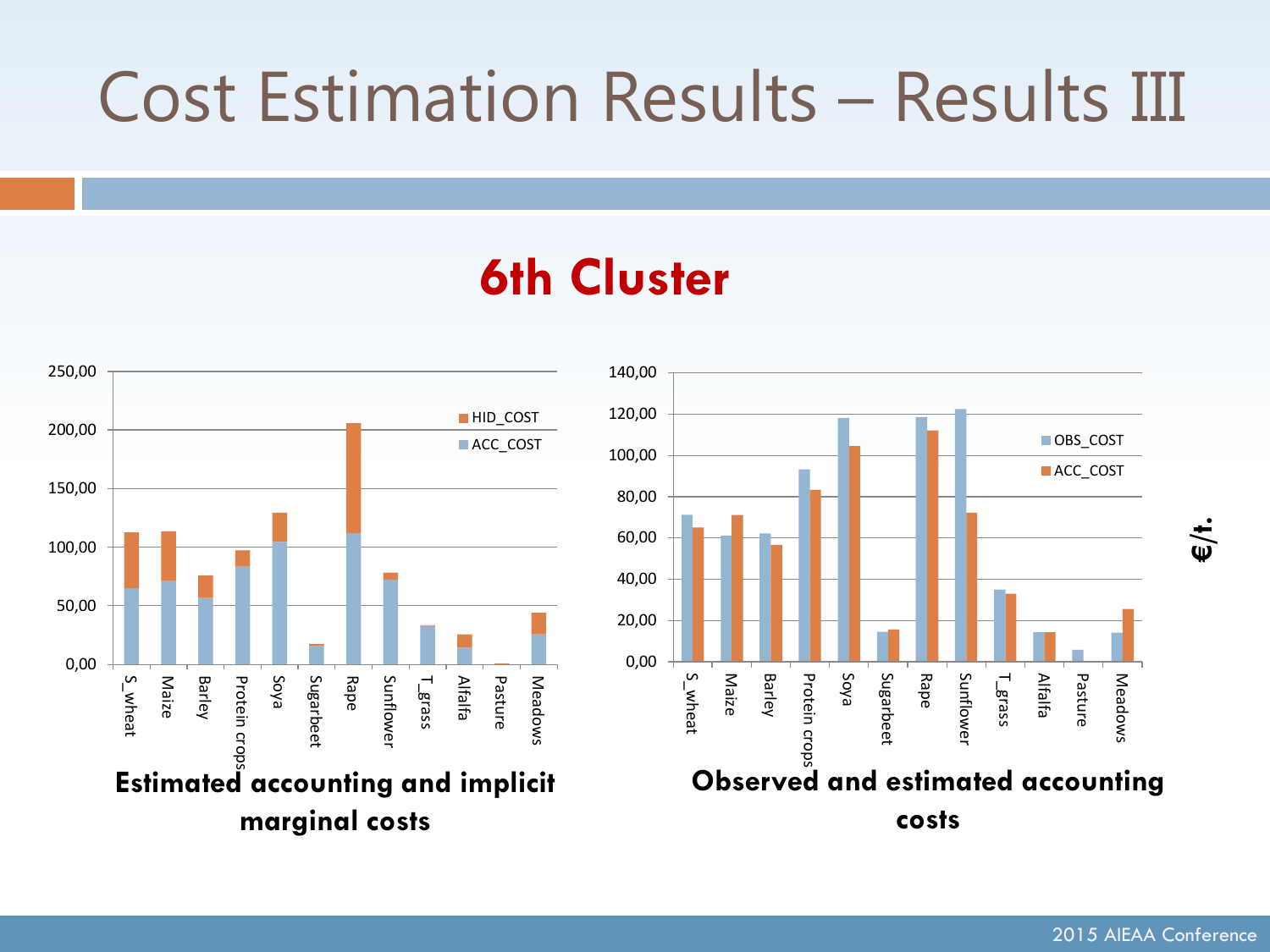### Cost Estimation Results – Results III

| <b>Crop</b>        | <b>Obs. Cost</b><br>$(RICA)$ $(A)$ | <b>Estimated Accounting</b><br>MC (FADN) (B) | $(B-A)$<br>(%) | $H_0$ : B-A=0<br>$H_1$ : B-A $\neq$ 0<br>(P-value 2 Tails) |
|--------------------|------------------------------------|----------------------------------------------|----------------|------------------------------------------------------------|
| Soft<br>Wheat      | 0.07113                            | 0.06501                                      | $-8.6$         | 0.298                                                      |
| Maize              | 0.06106                            | 0.07100                                      | 16.2           | 0.000                                                      |
| <b>Barley</b>      | 0.06208                            | 0.05673                                      | $-8.6$         | 0.558                                                      |
| Protein<br>crops   | 0.09320                            | 0.08331                                      | $-10.6$        | 0.528                                                      |
| Soya               | 0.11812                            | 0.10452                                      | $-11.5$        | 0.318                                                      |
| Sugarbeet          | 0.01452                            | 0.01569                                      | 8.0            | 0.556                                                      |
| Rape               | 0.11845                            | 0.11202                                      | $-5.4$         | 0.484                                                      |
| Sunflower          | 0.12248                            | 0.07227                                      | $-40.9$        | 0.382                                                      |
| Temporary<br>Grass | 0.03504                            | 0.03290                                      | $-6.1$         | 0.905                                                      |
| Alfalfa            | 0.01432                            | 0.01423                                      | $-0.6$         | 0.079                                                      |
| <b>Meadows</b>     | 0.01404                            | 0.02553                                      | 81.8           | 0.018                                                      |

2015 AIEAA Conference